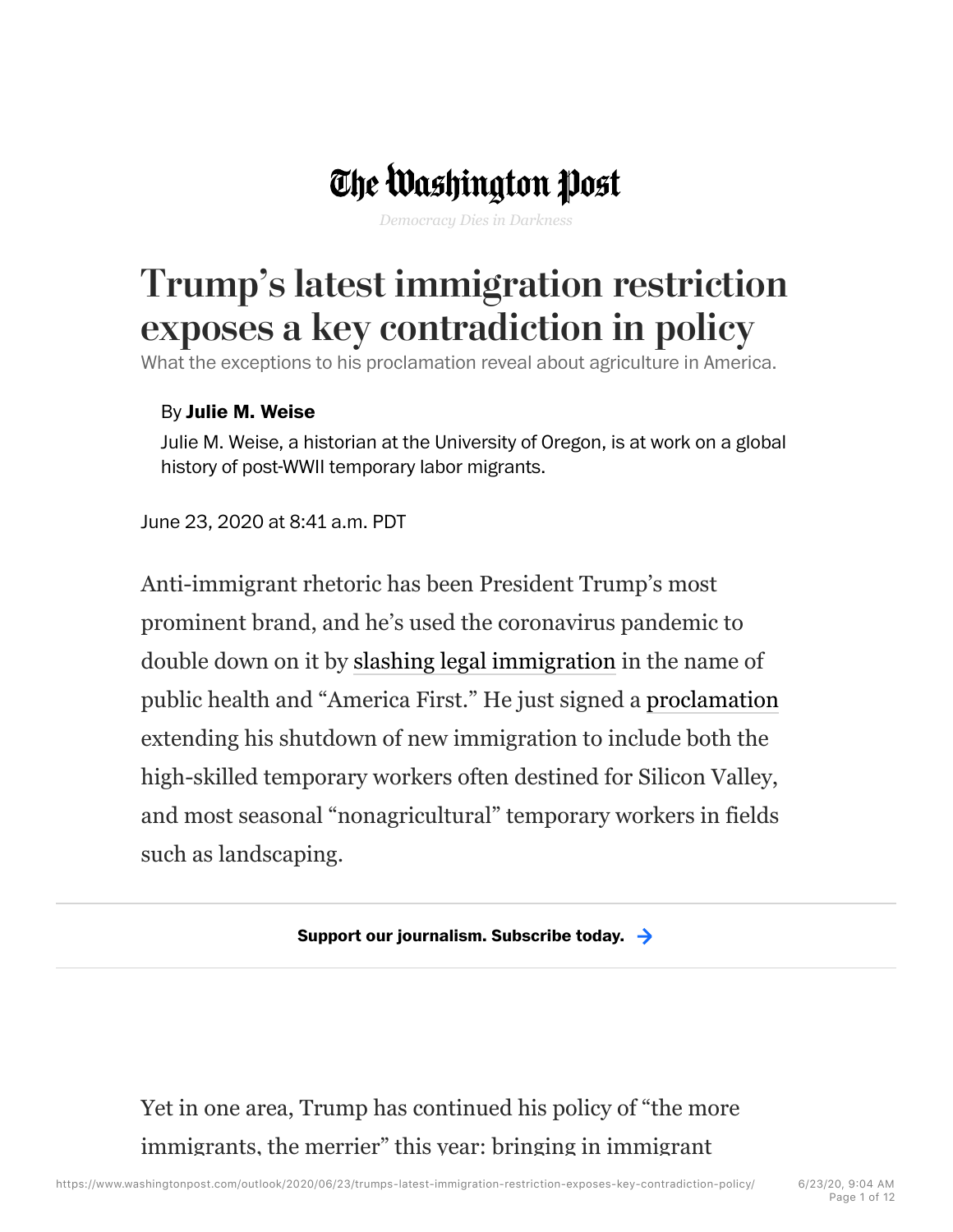farmworkers. In 2019, his administration approved a quartermillion temporary agricultural visas, known as H-2A or "guest worker" visas — a 55 percent increase from President Barack Obama's final year in office. So far this year, the Trump administration is approving H-2A visas at a rate 15 percent faster than last year, and it took steps to make it easier for farmers to hire temporary farmworkers even after the pandemic began.

immigrants, the merrier" this year: bringing in immigrant

Why simultaneously accelerate immigration in agriculture while restricting it in other industries? Because American farmers have long found a way to access cheap, foreign-born labor in times of depression and prosperity, xenophobia and openness alike. They have accomplished this not only through political pressure, but by creating a public narrative that Americans "naturally" won't do agricultural jobs. And for over a century, U.S. government and society looked the other way as farmers chose to become dependent on migrant labor to keep agricultural wages and conditions far behind other those in other industries.

AD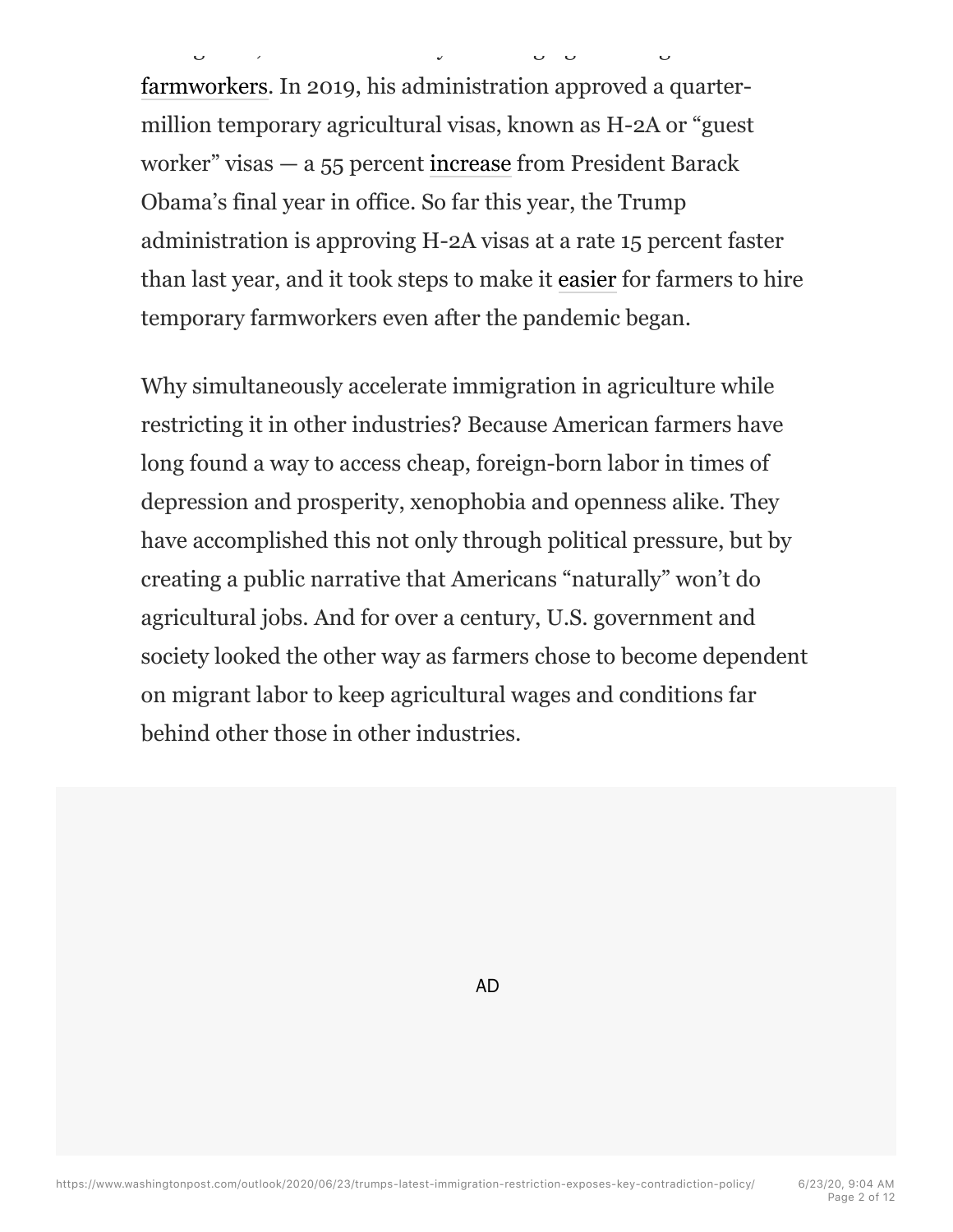This story begins in the roaring 1920s, when the United States rapidly urbanized just as Asian and European immigrants were excluded or restricted. U.S. farmers became dependent on Mexican workers, and this continued into the Great Depression. The image of the Joads and other desperate white migrants from "The Grapes of Wrath" suggests that surely no farmers would have turned to immigrants as a labor source when so many Americans were starving. Yet this was not the case. Farmers believed a labor surplus was the only way they could get work done at affordable wages and that immigrant workers were still a necessary part of the mix.

Reflecting on the 1930s, a Bureau of Agricultural Economics official wrote in 1941 that even in times where the labor market was flooded with aspirants, "California asparagus growers believe that only Filipinos or Japanese can cut asparagus properly. White American workers are not supposed to be adaptable to the sugarbeet work of California and Colorado — although they do practically all of this work on the family farms of Utah and Idaho. Southern New Mexico cotton growers … insist upon Mexican workers."

The Depression of the 1930s brought anti-Mexican immigrant sentiment into the center of political discourse for the first time in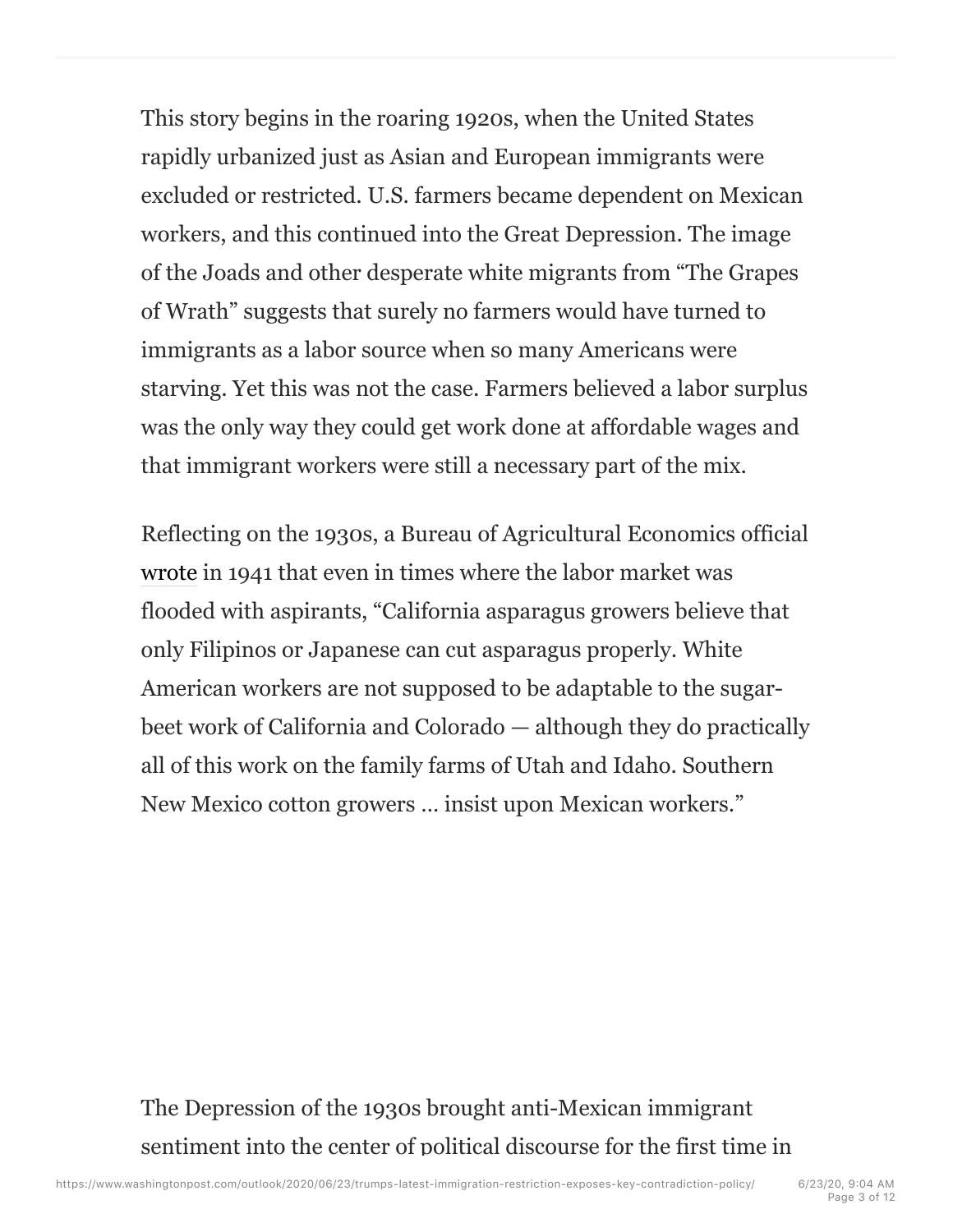U.S. history. Local officials conducted high-profile raids that traumatized Mexican communities, and social workers presented unemployed clients with one-way tickets to Mexico. Up to 2 million Mexicans and Mexican Americans were deported or repatriated under pressure during that decade. But even as the U.S. government pushed thousands of people across the southern border, U.S. farmers continued to encourage a small yet steady stream of Mexican migrant workers to come north to their farms.

sentiment into the center of political discourse for the first time in

AD

Indeed, it was precisely during the Depression that U.S. academics and policymakers, acknowledging the persistent demand for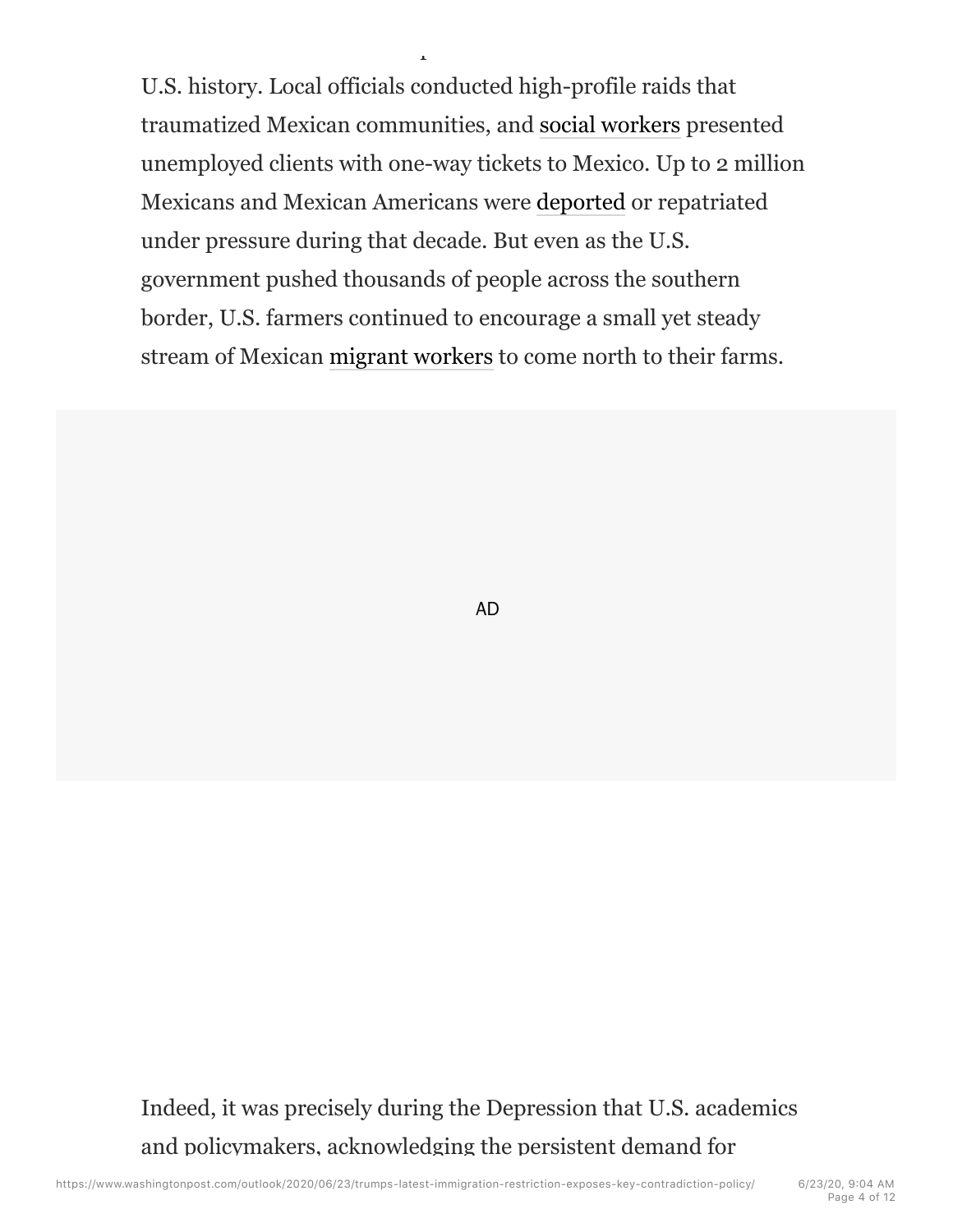Mexican agricultural workers, started to envision a new type of migration category — a third way between open migration and total restriction. These thinkers proposed a temporary migration program, modeled on those France had negotiated with Italy and Poland. The idea was to enshrine in law a system that would allow farmers to get the Mexican labor they needed, while ensuring that these workers, "inferior to the whites, both physically and mentally," in the words of economist Glenn E. Hoover, would not degrade America's racial stock by settling down.

and policymakers, actor actor actor actor actor actor actor actor actor actor actor actor actor actor actor actor actor actor actor actor actor actor actor actor actor actor actor actor actor actor actor actor actor actor

When U.S. entrance into World War II caused farmers to fear rural labor shortages, policymakers turned the idea for a bilateral temporary labor migration agreement into a reality: the Bracero Program, which brought more than 4 million Mexican men to the United States between 1942 and 1964. Labor unions argued that the program shortchanged American workers, including Mexican Americans, by providing subpar conditions and a ready army of strikebreakers, and their push to end the program gained traction by the 1960s.

The Bracero Program ended in 1964 under President Lyndon B. Johnson, yet the demand for these workers continued and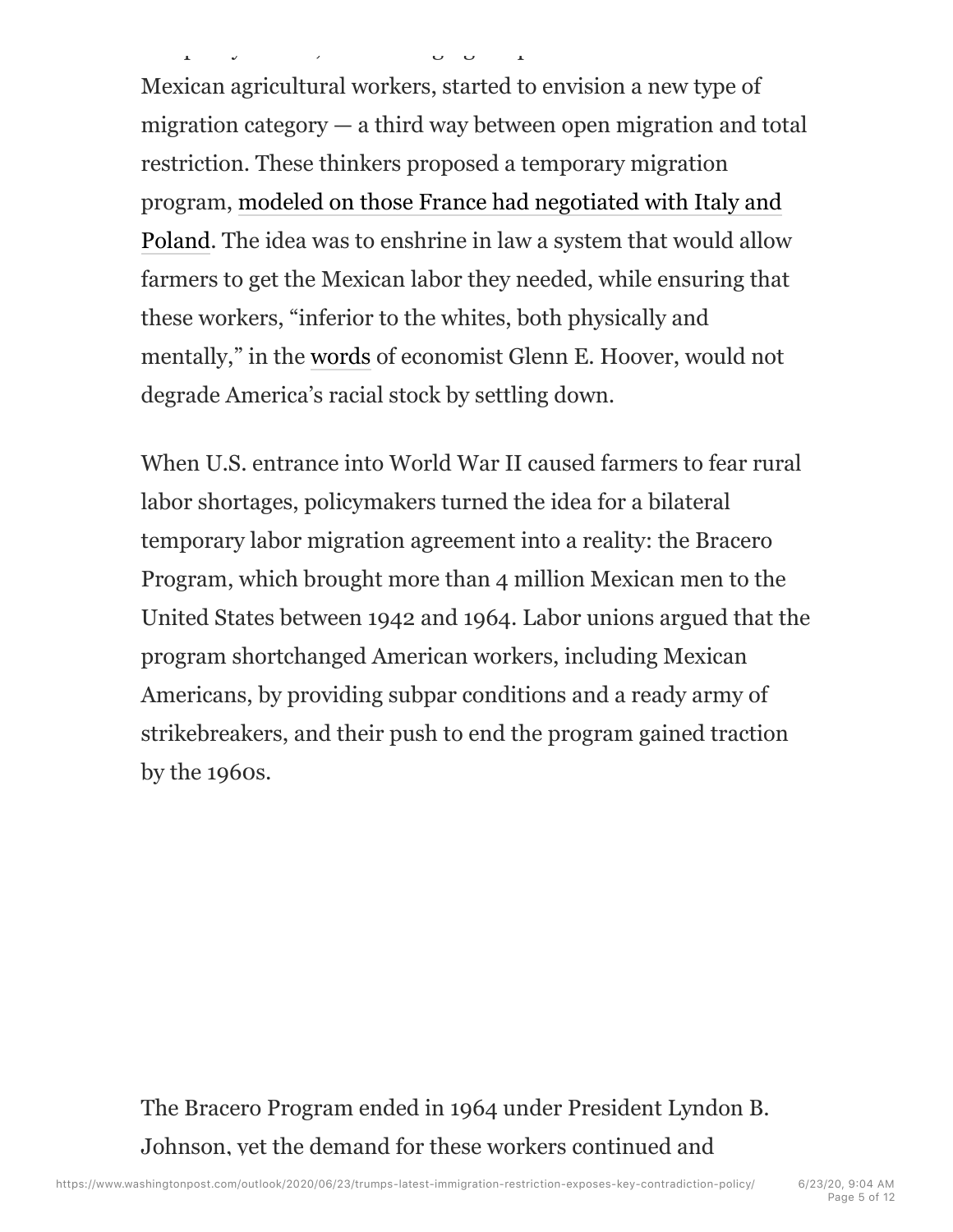undocumented migration simply took Braceros' place. Often the same Mexican men continued their work for the same U.S. farmers, now as undocumented immigrants. Under pressure from farmers, the U.S. government turned a blind eye to this growing workforce. Furthermore, another wartime guest worker program, which had been used to import Caribbean labor, outlasted the Bracero program and expanded under President Ronald Reagan in 1986 to become today's H-2A agricultural and H-2B nonagricultural temporary visas.

Johnson, yet the demand for these workers continued and

AD

But many farmers had little incentive to recruit through the official channels when undocumented workers were available. The flow of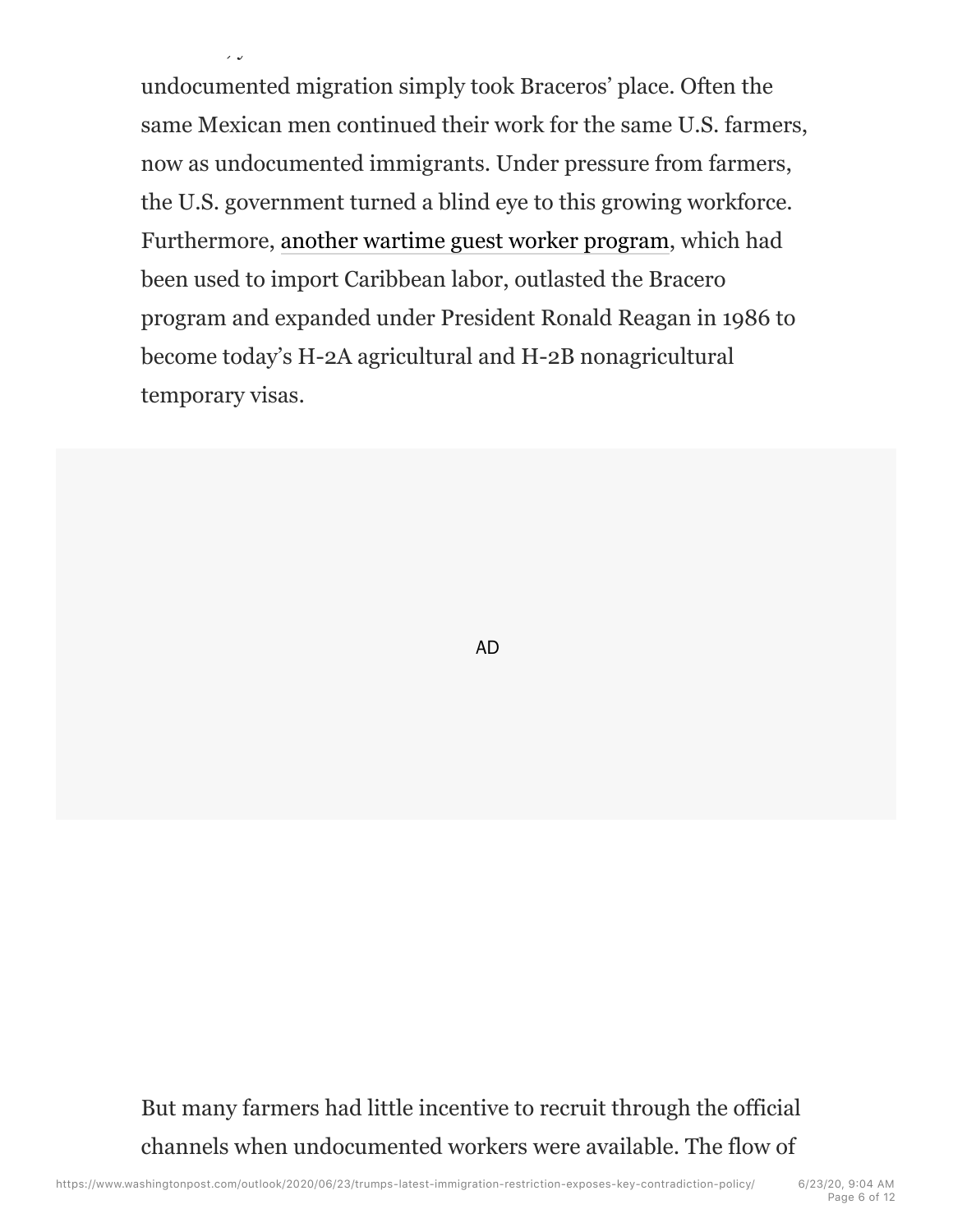those workers continued unabated even as anti-immigrant sentiment rose among politically powerful white suburbanites in the 1990s. With bipartisan support, Bill Clinton became the first U.S. president to seriously attempt to stop Mexicans from crossing the border to work in the United States.

Yet despite the advance of a restrictionist agenda, it was farmers who won the day. In fact, when the Immigration and Naturalization Service (INS) launched the raids known as "Operation Southern Denial" in the Vidalia onion fields of Georgia in 1998, the state's Republican senator jumped into action. Sen. Paul Coverdell accused the INS of interfering with "honest farmers who are simply trying to get their products from the field to the marketplace" and strong-armed the INS into suspending enforcement during the picking season. When high-profile immigration raids continued under Presidents George W. Bush and Barack Obama, agricultural areas were touched more lightly than other places due to political pressure from farmers.

Yet as undocumented workers faced greater difficulty reaching U.S. farms due to border enforcement, farmers' use of the H-2A and H-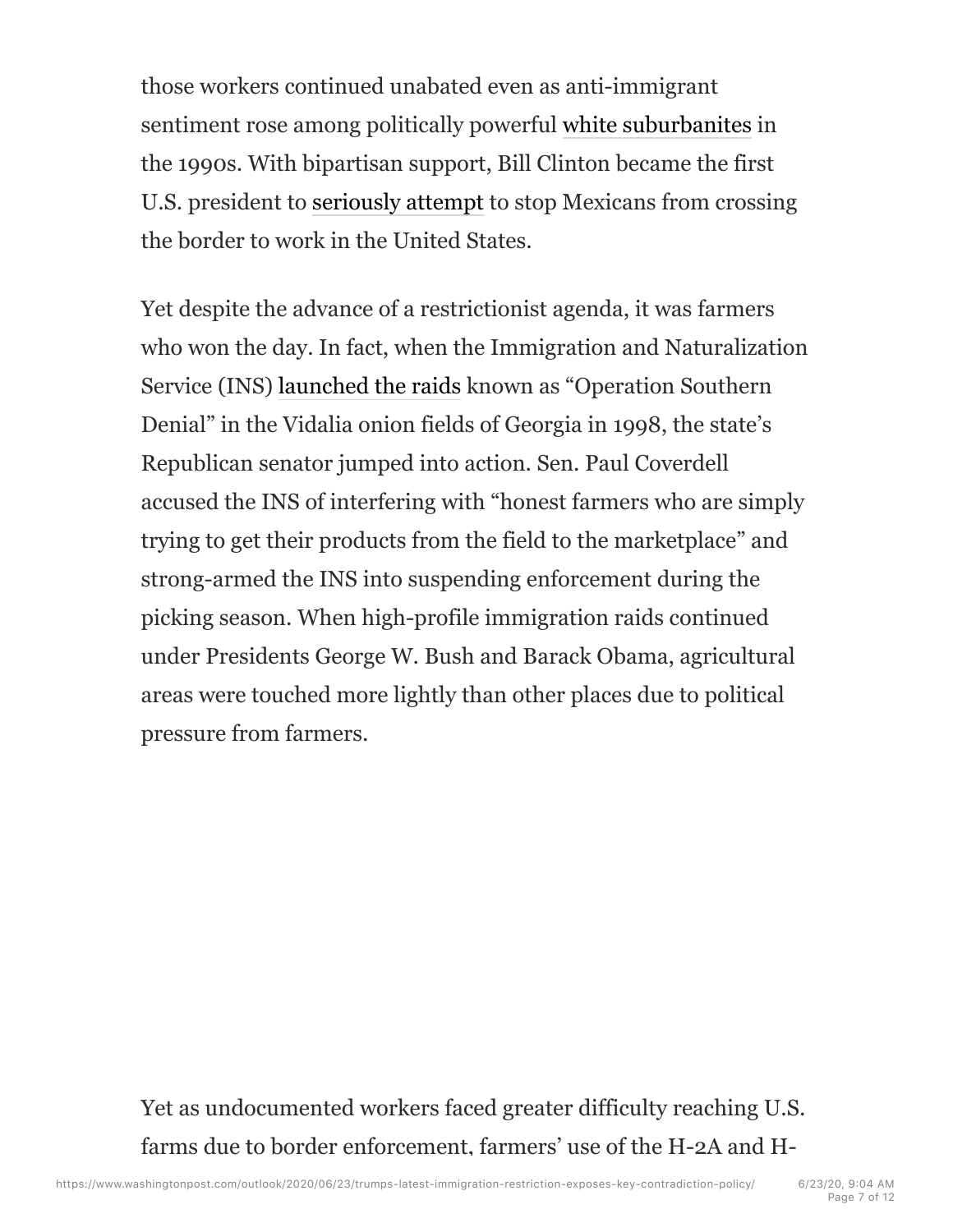2B programs jumped. Under these programs, farmers pick up the tab for workers' recruitment and transport, and guarantee them a minimum wage set by the Department of Labor. While more expensive than hiring undocumented workers, farmers have been willing to pay for agricultural guest workers rather than raise wages and improve conditions to levels that would attract more local workers — particularly after a century of framing such work as "unsuitable" for Americans.

farms due to border enforcement, farmers  $\mathcal{L}_{\mathcal{A}}$ 

AD

Immigrants are not and have never been the only people willing to do agricultural work — but they have become the primary group of